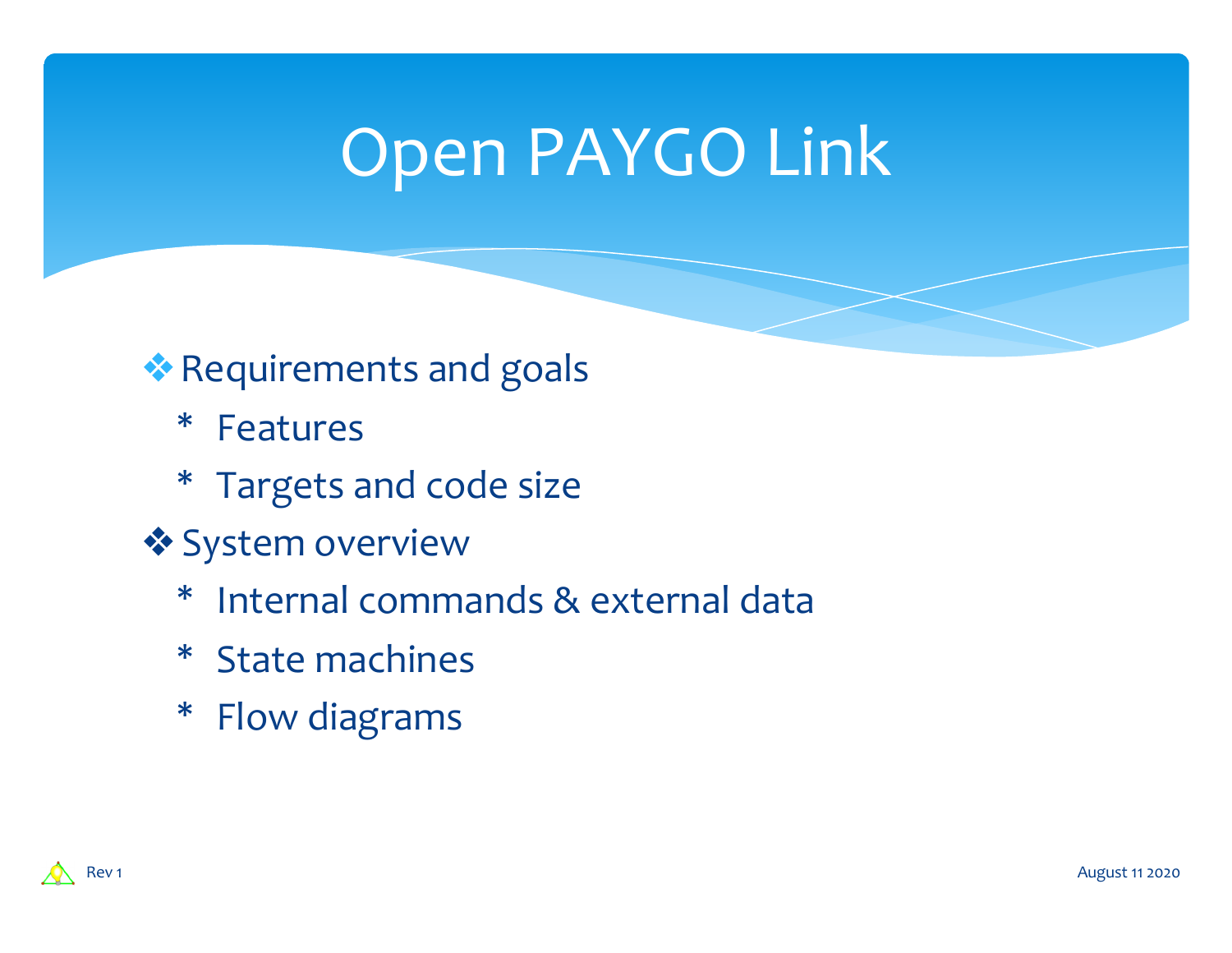# Requirements and goals

#### **Features**

- Half-duplex communication over 1 wire core
- Easily integratable within existing devices with minor modifications or as an add-on board
- Support for resource models (set and get)
- Basic security (xor encryption, signatures ...)

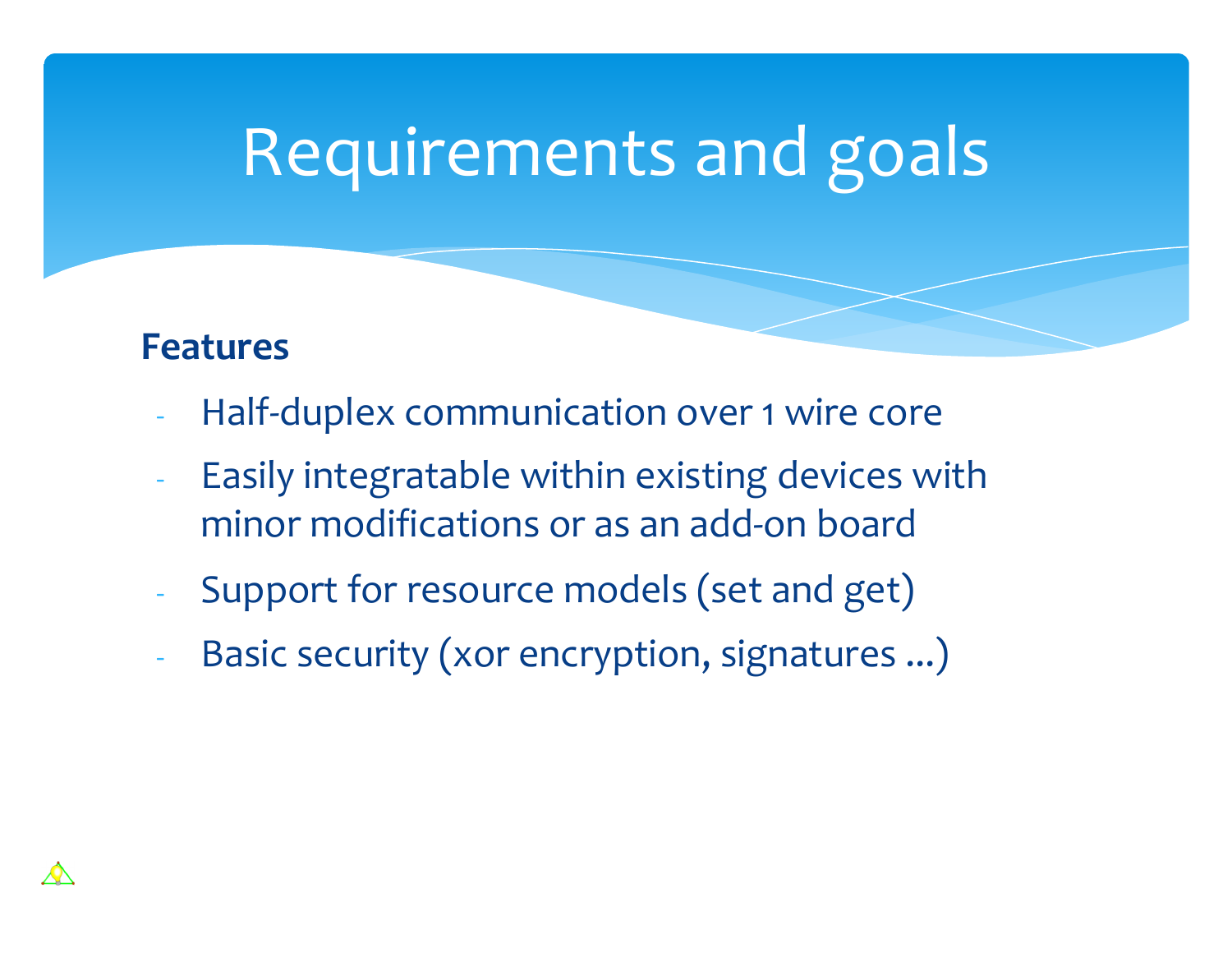## Requirements and goals

#### **Targets and code size**

- Our actual target is an STM8s board with 8kb of flash and 1kb of RAM (to make cheap add-on boards).
- Many MCU families support addressable 9 bit uart.
- Actual OPLink firmware is around 4kb, with an expected 3-4kb for the CoAP, CBOR & main application code.
- Slave nodes are the most constrained, as appliances are usually more sensible to a price increase.

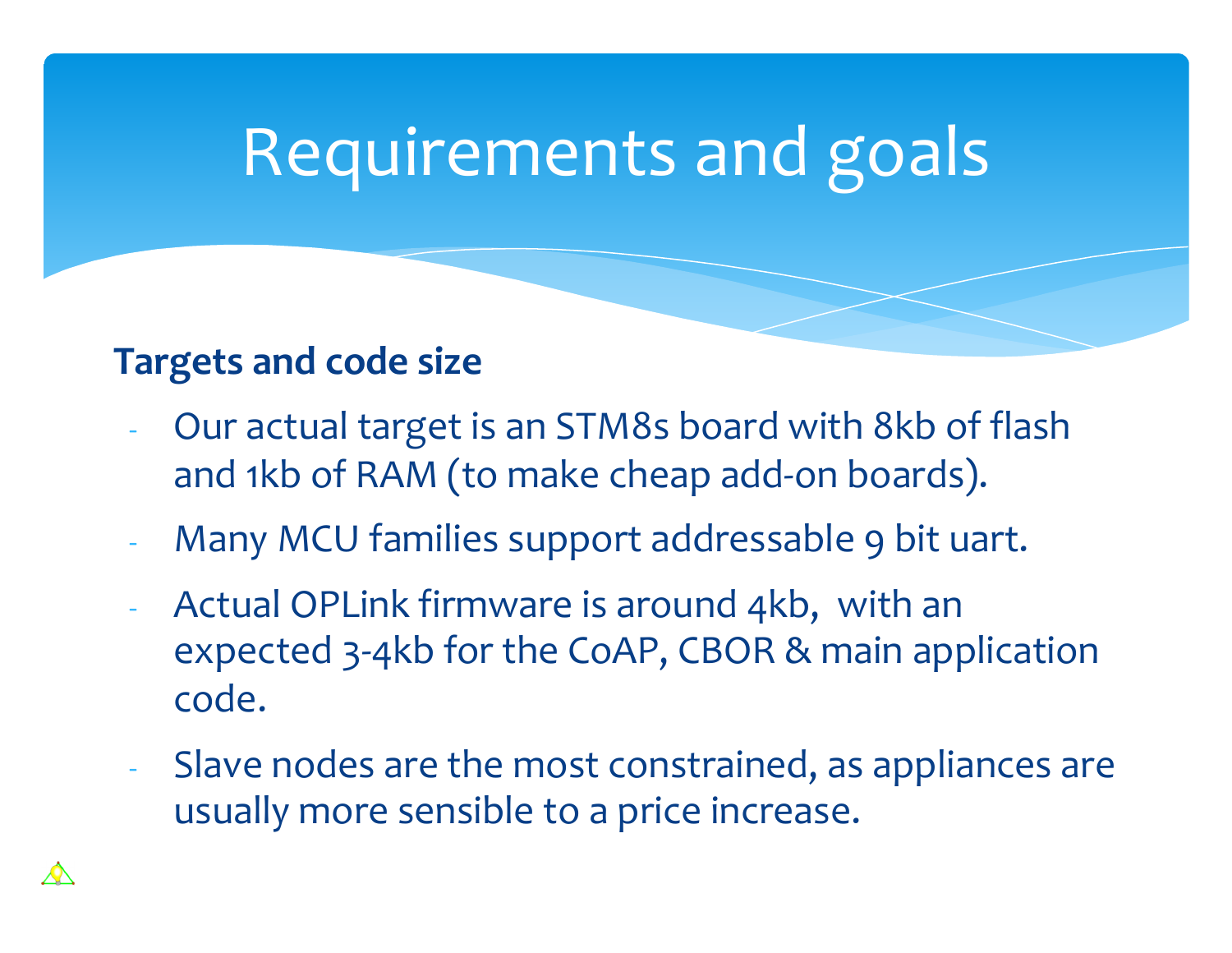### **Internal commands and external data**

- The OPLink frame is composed of a (2 byte) header, a (0 - 128 byte) payload and a (2 byte) CRC.
- The header contains the destination address, the message mode and the payload length [Addr, M + Len].
- The internal commands are not extensible and are used to configure the node after being connected.
- The external data refers to the CoAP (or any other protocol / data format) messages.

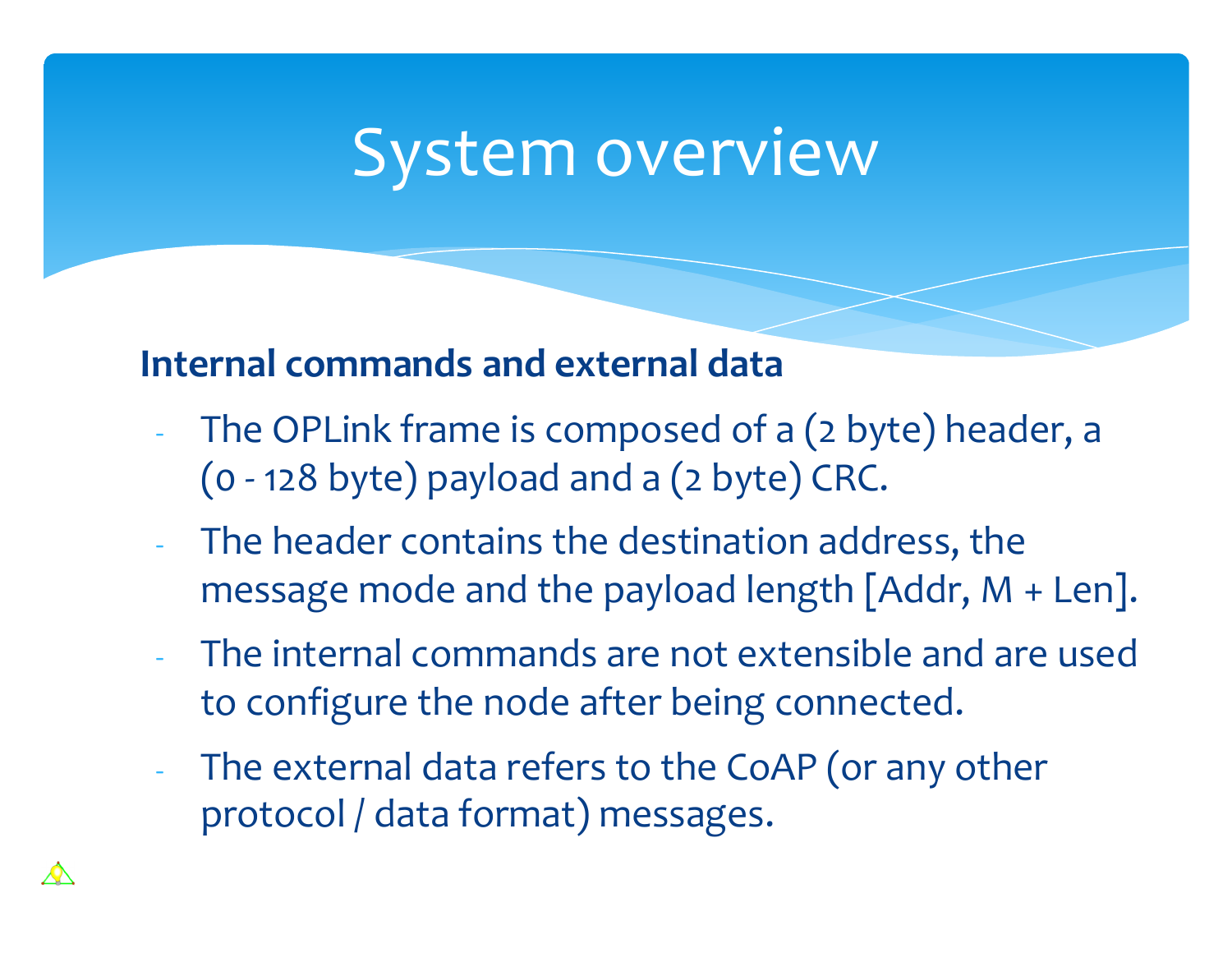#### **State machines**

Data reception control (Idle, Receiving, Ready)

If the address matches the node address, a counter verifies that all the bytes have been read.

A timeout is implemented to handle incomplete transmissions and requests.

Reading from the receive buffer can be done asynchronously. The CRC is verified after reading the whole payload to avoid intermediate buffers.

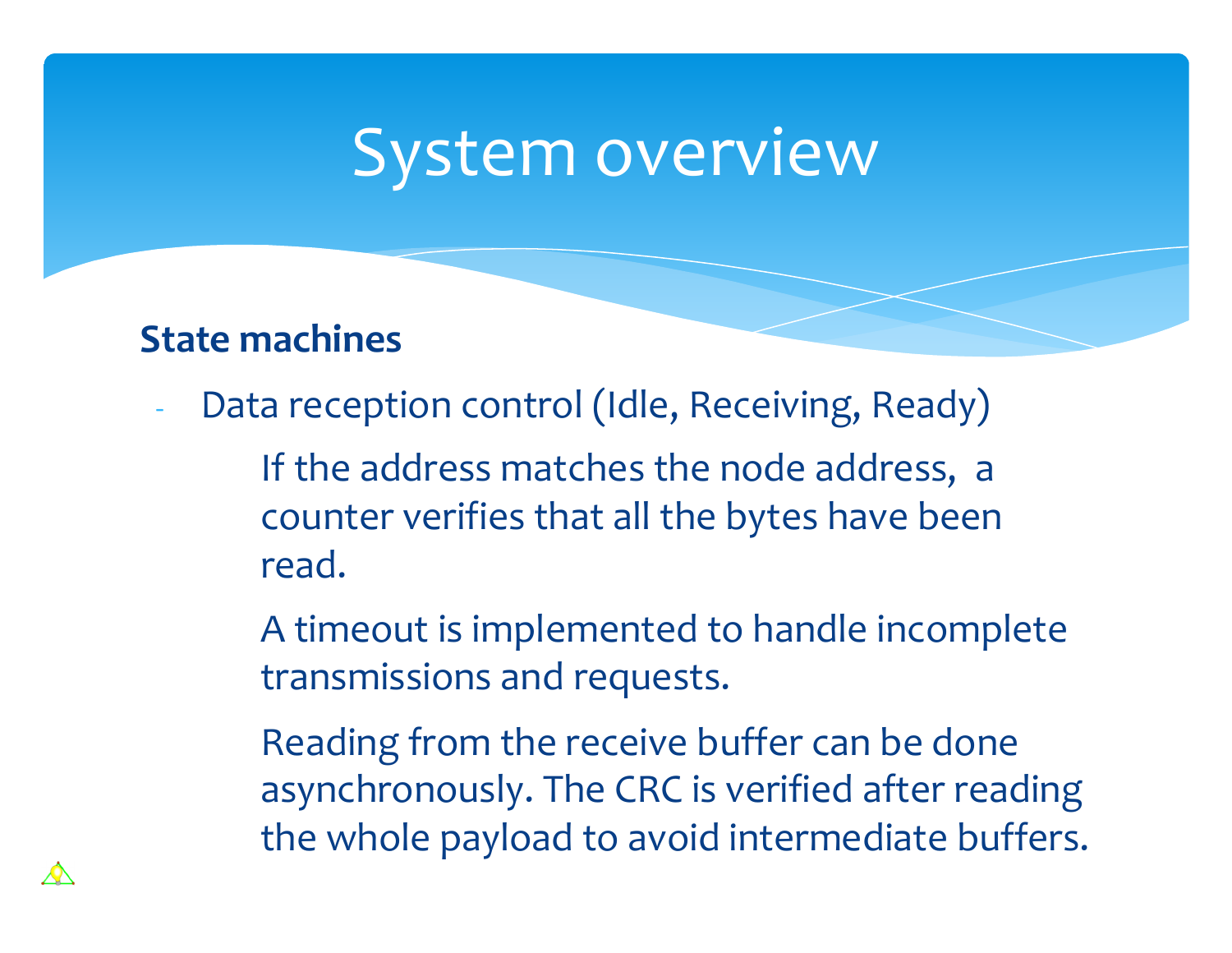#### **State machines**

- Network state & auto addressing (Disconnected, Plugged, Signal, Handshake, Connected)
	- Slave nodes sense the network pull up, and after checking that the bus is idle they send a presence signal (collisions are avoided with random delays).
	- Upon reception the master starts the handshake.
	- Nodes can be connected and disconnected without the need of a power reset (in case of a separate connector).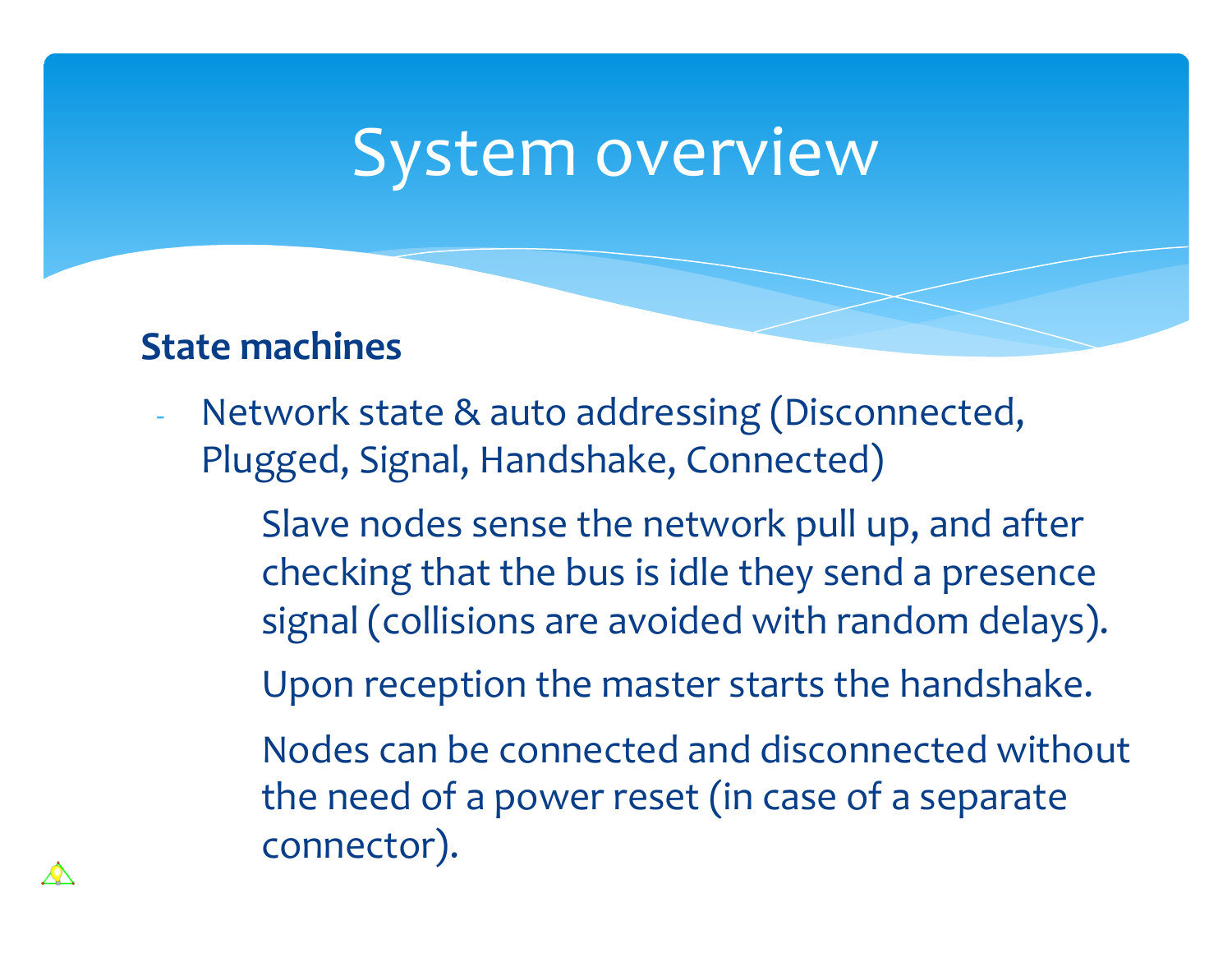### **Flow diagrams**

 $\boldsymbol{\mathcal{A}}$ 

Slave: acts as a server with exposed resources